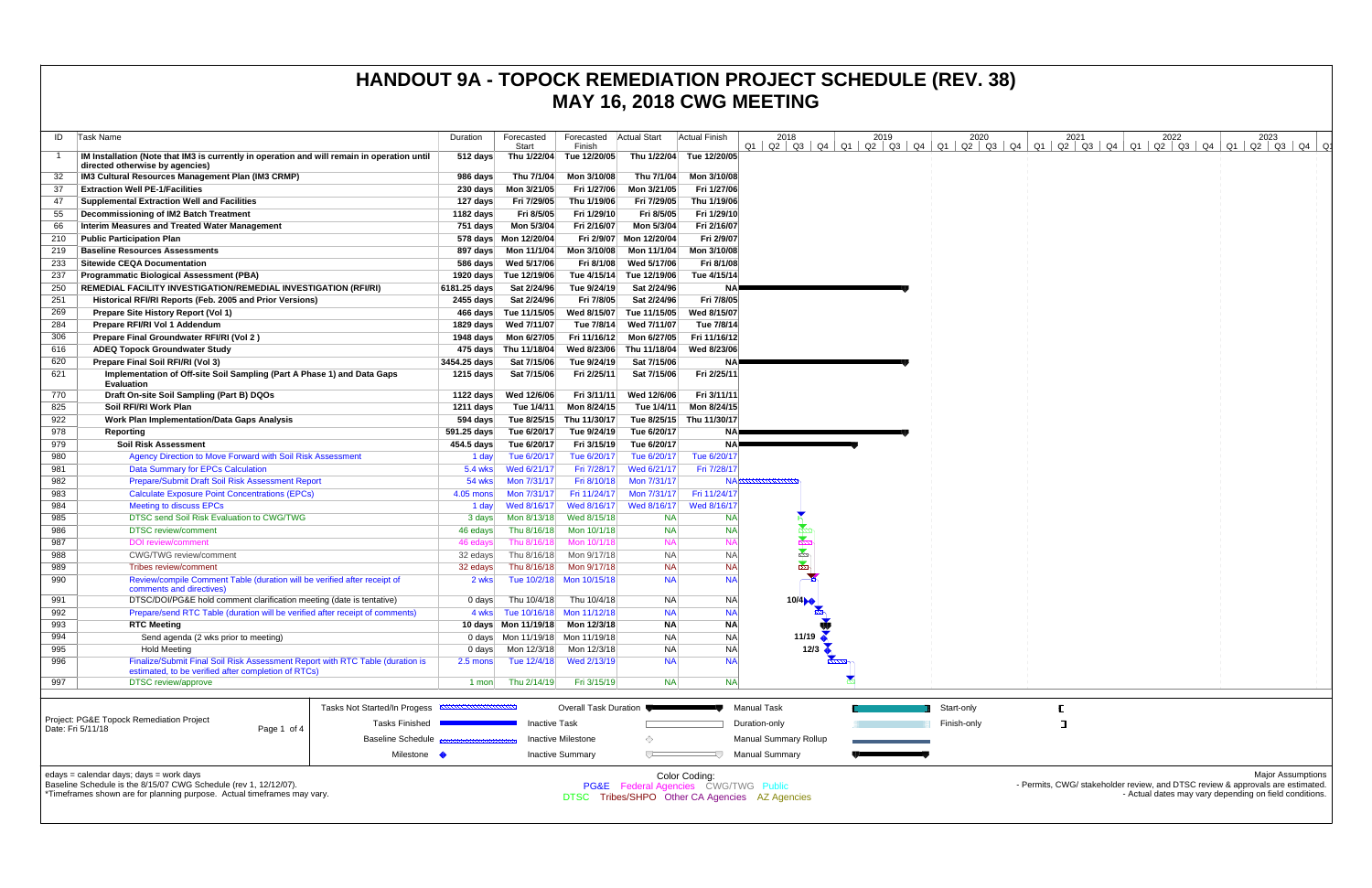| ID           | Task Name                                                                                                   | Duration                     | Forecasted                 | Forecasted                 | <b>Actual Start</b>                               | <b>Actual Finish</b>                                             | 2018                                           | 2019                 | 2020        | 2021                                                                            | 2022 | 2023                                                   |  |
|--------------|-------------------------------------------------------------------------------------------------------------|------------------------------|----------------------------|----------------------------|---------------------------------------------------|------------------------------------------------------------------|------------------------------------------------|----------------------|-------------|---------------------------------------------------------------------------------|------|--------------------------------------------------------|--|
|              |                                                                                                             |                              | Start                      | Finish                     |                                                   |                                                                  | $Q1$   Q2   Q3   Q4   Q1   Q2   Q3   Q4   Q1   |                      |             | $Q2$ $Q3$ $Q4$ $Q1$ $Q2$ $Q3$ $Q4$ $Q1$ $Q2$ $Q3$ $Q4$ $Q1$ $Q2$ $Q3$ $Q4$ $Q1$ |      |                                                        |  |
| 998          | DOI review/approve<br><b>RFI/RI Volume 3</b>                                                                | 1 mon                        | Thu 2/14/19                | Fri 3/15/19                | <b>NA</b>                                         |                                                                  |                                                |                      |             |                                                                                 |      |                                                        |  |
| 999<br>1000  | Prepare Draft RFI/RI Vol 3 Report                                                                           | 563.25 days                  | Fri 7/28/17<br>Fri 7/28/17 | Tue 9/24/19<br>Wed 2/13/19 | Fri 7/28/17<br>Fri 7/28/17                        | NA-<br><b>NAF</b>                                                |                                                |                      |             |                                                                                 |      |                                                        |  |
|              | DTSC sends report to CWG/TWG and Tribes                                                                     | 19.25 mons                   | Wed 2/13/19                | Mon 2/18/19                | <b>NA</b>                                         | <b>NA</b>                                                        |                                                |                      |             |                                                                                 |      |                                                        |  |
| 1001<br>1002 | <b>CWG/TWG</b> review/comment                                                                               | 3 days                       | Mon 2/18/19                | Wed 3/20/19                | <b>NA</b>                                         | <b>NA</b>                                                        |                                                |                      |             |                                                                                 |      |                                                        |  |
| 1003         | Tribes review/comment                                                                                       | 30 edays                     | Mon 2/18/19                | Wed 3/20/19                | <b>NA</b>                                         | <b>NA</b>                                                        |                                                |                      |             |                                                                                 |      |                                                        |  |
| 1004         | <b>DTSC</b> review/comment                                                                                  | 30 edays<br>45 edays         | Mon 2/18/19                | Thu 4/4/19                 | <b>NA</b>                                         | <b>NA</b>                                                        |                                                |                      |             |                                                                                 |      |                                                        |  |
| 1005         | <b>DOI</b> review/comment                                                                                   | 45 edays                     | Mon 2/18/19                | Thu 4/4/19                 | <b>NA</b>                                         | <b>NA</b>                                                        |                                                |                      |             |                                                                                 |      |                                                        |  |
| 1006         | Review/compile Comment Table (duration will be verified after receipt of                                    |                              | Fri 4/5/19                 | Mon 5/6/19                 | <b>NA</b>                                         | <b>NA</b>                                                        |                                                | - 22                 |             |                                                                                 |      |                                                        |  |
|              | comments and directives)                                                                                    | 31 edays                     |                            |                            |                                                   |                                                                  |                                                |                      |             |                                                                                 |      |                                                        |  |
| 1007         | DTSC/DOI/PG&E hold comment clarification meeting (date is tentative)                                        | 0 days                       | Mon 4/8/19                 | Mon 4/8/19                 | NA.                                               | <b>NA</b>                                                        |                                                | 4/8                  |             |                                                                                 |      |                                                        |  |
| 1008         | Prepare/send RTC Table (duration will be verified after receipt of comments)                                | 4 wks                        | Tue 5/7/19                 | Tue 6/4/19                 | <b>NA</b>                                         | <b>NA</b>                                                        |                                                |                      |             |                                                                                 |      |                                                        |  |
| 1009         | <b>RTC Meeting</b>                                                                                          | 10 days                      | Tue 6/11/19                | Tue 6/25/19                | <b>NA</b>                                         | <b>NA</b>                                                        |                                                |                      |             |                                                                                 |      |                                                        |  |
| 1010         | Send agenda (2 wks prior to meeting)                                                                        | 0 days                       | Tue 6/11/19                | Tue 6/11/19                | <b>NA</b>                                         | <b>NA</b>                                                        |                                                | 6/11                 |             |                                                                                 |      |                                                        |  |
| 1011         | <b>Hold Meeting</b>                                                                                         | 0 days                       | Tue 6/25/19                | Tue 6/25/19                | <b>NA</b>                                         | <b>NA</b>                                                        |                                                | $6/25$ $\rightarrow$ |             |                                                                                 |      |                                                        |  |
| 1012         | Prepare Revised RFI Volume 3 with RTC Table (duration is estimated, to be                                   | 2 mons                       | Wed 6/26/19                | Fri 8/23/19                | <b>NA</b>                                         | <b>NA</b>                                                        |                                                |                      |             |                                                                                 |      |                                                        |  |
|              | verified after completion of RTCs)                                                                          |                              |                            |                            |                                                   |                                                                  |                                                |                      |             |                                                                                 |      |                                                        |  |
| 1013         | DTSC review/approve Revised RFI/RI Vol. 3 Report                                                            | 1 mon                        | Mon 8/26/19                | Tue 9/24/19                | <b>NA</b>                                         | <b>NA</b>                                                        |                                                |                      |             |                                                                                 |      |                                                        |  |
| 1014         | DOI review/approve Revised RFI/RI Vol. 3 Report                                                             | 1 mon                        | Mon 8/26/19                | Tue 9/24/19                | <b>NA</b>                                         | N/                                                               |                                                |                      |             |                                                                                 |      |                                                        |  |
| 1015         | <b>GROUNDWATER CORRECTIVE MEASURES/REMEDIAL ALTERNATIVE DEVELOPMENT</b>                                     | 2835 days                    |                            |                            | Mon 3/29/04 Wed 12/31/14 Mon 3/29/04 Wed 12/31/14 |                                                                  |                                                |                      |             |                                                                                 |      |                                                        |  |
| 1163         | <b>CORRECTIVE MEASURE STUDY/FEASIBILITY STUDY (CMS/FS) AND RISK</b><br><b>ASSESSMENT</b>                    |                              | 4636.25 days Mon 12/16/02  |                            | Wed 8/12/20 Mon 12/16/02                          | NAE                                                              |                                                |                      |             |                                                                                 |      |                                                        |  |
| 1345         | <b>STATEMENT OF BASIS</b>                                                                                   | 2882.85 days                 | Mon 1/4/10                 | Mon 1/11/21                | Mon 1/4/10                                        | NAE                                                              |                                                |                      |             |                                                                                 |      |                                                        |  |
| 1360         | <b>RECORD OF DECISION</b>                                                                                   | 2984 days                    | Fri 12/18/09               | Mon 5/17/21                | Fri 12/18/09                                      | <b>NA</b>                                                        |                                                |                      |             |                                                                                 |      |                                                        |  |
| 1383         | Section 106 Programmatic Agreement (PA)                                                                     | 1858 days                    | Fri 10/10/08               | Wed 11/18/15               | Fri 10/10/08                                      | <b>NA</b>                                                        |                                                |                      |             |                                                                                 |      |                                                        |  |
| 1416         | <b>EIR DOCUMENTATION</b>                                                                                    | 1449 days                    | Thu 9/1/05                 | Wed 3/2/11                 | Thu 9/1/05                                        | Wed 3/2/11                                                       |                                                |                      |             |                                                                                 |      |                                                        |  |
| 1489         | <b>DESIGN, PERMITTING, AND CONSTRUCTION OF GROUNDWATER REMEDY</b>                                           | 1889 days                    | Mon 1/31/11                | Tue 4/24/18                | Mon 1/31/11                                       | Tue 4/24/18                                                      |                                                |                      |             |                                                                                 |      |                                                        |  |
| 1490         | Corrective Measure Implementation/Remedial Design (CMI/RD) Workplan                                         | 199 days                     | Mon 1/31/11                | Thu 11/3/11                | Mon 1/31/11                                       | Thu 11/3/11                                                      |                                                |                      |             |                                                                                 |      |                                                        |  |
| 1504         | Remedial Design (Preliminary, Intermediate, and Pre-Final/Final)                                            | 1723 days                    | Tue 9/20/11                | Tue 4/24/18                | Tue 9/20/11                                       | Tue 4/24/18                                                      |                                                |                      |             |                                                                                 |      |                                                        |  |
| 1505         | <b>Preliminary Design</b>                                                                                   | 174 days                     | Tue 9/20/11                | Thu 5/17/12                | Tue 9/20/11                                       | Thu 5/17/12                                                      |                                                |                      |             |                                                                                 |      |                                                        |  |
| 1517         | <b>Intermediate Design</b>                                                                                  | 501 days                     | Fri 5/18/12                | Fri 4/18/14                | Fri 5/18/12                                       | Fri 4/18/14                                                      |                                                |                      |             |                                                                                 |      |                                                        |  |
| 1546         | Implementation Plan for Evaluation of Alternative Freshwater Sources                                        | 422 days                     | Fri 11/16/12               | Mon 6/30/14                | Fri 11/16/12                                      | Mon 6/30/14                                                      |                                                |                      |             |                                                                                 |      |                                                        |  |
| 1585         | Field Verification of Archaeological/Historical Sites in Groundwater Remedy Footprint                       | 4 days                       | Tue 9/9/14                 | Fri 9/12/14                | Tue 9/9/14                                        | Fri 9/12/14                                                      |                                                |                      |             |                                                                                 |      |                                                        |  |
| 1586         | <b>Prepare/submit Field Verification Report</b>                                                             | 28 days                      |                            | Mon 9/15/14 Wed 10/22/14   |                                                   | Mon 9/15/14 Wed 10/22/14                                         |                                                |                      |             |                                                                                 |      |                                                        |  |
| 1587         | Survey of Archaelogical/Historical Sites in Expanded Area at Park Moabi                                     | 1 day                        | Tue 12/2/14                | Tue 12/2/14                | Tue 12/2/14                                       | Tue 12/2/14                                                      |                                                |                      |             |                                                                                 |      |                                                        |  |
| 1588         | Survey of Biological Resources in Expanded Area at Park Moabi                                               |                              | 3 days Wed 11/19/14        |                            | Fri 11/21/14 Wed 11/19/14                         | Fri 11/21/14                                                     |                                                |                      |             |                                                                                 |      |                                                        |  |
| 1589         | Annual archeological monitoring and site condition assessments                                              | 7 days                       | Thu 12/11/14               |                            | Fri 12/19/14 Thu 12/11/14                         | Fri 12/19/14                                                     |                                                |                      |             |                                                                                 |      |                                                        |  |
| 1590         | Pre-Final/Final Design (include plan for decommissioning, removal, and                                      | 423 days                     |                            | Mon 4/7/14 Wed 11/18/15    |                                                   | Mon 4/7/14 Wed 11/18/15                                          |                                                |                      |             |                                                                                 |      |                                                        |  |
| 1639         | restoration of IM3 facility)<br><b>Construction/Remedial Action Work Plan</b>                               | 423 days                     |                            | Mon 4/7/14 Wed 11/18/15    |                                                   | Mon 4/7/14 Wed 11/18/15                                          |                                                |                      |             |                                                                                 |      |                                                        |  |
| 1649         | <b>State CEQA Evaluation</b>                                                                                | 793 days                     | Mon 4/13/15                | Tue 4/24/18                | Mon 4/13/15                                       | Tue 4/24/18                                                      |                                                |                      |             |                                                                                 |      |                                                        |  |
| 1650         | <b>Notice of Preparation</b>                                                                                | 39 days                      | Mon 4/13/15                | Thu 6/4/15                 | Mon 4/13/15                                       | Thu 6/4/15                                                       |                                                |                      |             |                                                                                 |      |                                                        |  |
| 1651         | <b>Scoping Meetings</b>                                                                                     | 21 days                      | Tue 5/12/15                | Tue 6/9/15                 | Tue 5/12/15                                       | Tue 6/9/15                                                       |                                                |                      |             |                                                                                 |      |                                                        |  |
| 1652         | <b>Preparation of Draft Subsequent EIR (SEIR)</b>                                                           | 387 days                     | Mon 9/7/15                 | Mon 2/27/17                | <b>Mon 9/7/15</b>                                 | Mon 2/27/17                                                      |                                                |                      |             |                                                                                 |      |                                                        |  |
| 1653         | <b>Preparation of Project Description</b>                                                                   | 126 days                     | Mon 9/7/15                 | Fri 2/26/16                | Mon 9/7/15                                        | Fri 2/26/16                                                      |                                                |                      |             |                                                                                 |      |                                                        |  |
|              |                                                                                                             |                              |                            |                            |                                                   |                                                                  |                                                |                      |             |                                                                                 |      |                                                        |  |
|              | Tasks Not Started/In Progess                                                                                | ,,,,,,,,,,,,,,,,,,,,,,,,,,,, |                            | Overall Task Duration      |                                                   |                                                                  | <b>Manual Task</b>                             |                      | Start-only  |                                                                                 |      |                                                        |  |
|              | Project: PG&E Topock Remediation Project                                                                    |                              |                            |                            |                                                   |                                                                  |                                                |                      |             |                                                                                 |      |                                                        |  |
|              | <b>Tasks Finished</b><br>Date: Fri 5/11/18<br>Page 2 of 4                                                   |                              | <b>Inactive Task</b>       |                            |                                                   |                                                                  | Duration-only                                  |                      | Finish-only |                                                                                 |      |                                                        |  |
|              | <b>Baseline Schedule</b>                                                                                    |                              |                            | <b>Inactive Milestone</b>  | $\langle \rangle$                                 |                                                                  | <b>Manual Summary Rollup</b>                   |                      |             |                                                                                 |      |                                                        |  |
|              | Milestone                                                                                                   | $\bullet$                    |                            | <b>Inactive Summary</b>    |                                                   |                                                                  | <b>Manual Summary</b>                          |                      |             |                                                                                 |      |                                                        |  |
|              |                                                                                                             |                              |                            |                            |                                                   |                                                                  |                                                |                      |             |                                                                                 |      |                                                        |  |
|              | edays = calendar days; days = work days<br>Baseline Schedule is the 8/15/07 CWG Schedule (rev 1, 12/12/07). |                              |                            |                            |                                                   | Color Coding:<br><b>PG&amp;E</b> Federal Agencies CWG/TWG Public |                                                |                      |             | - Permits, CWG/ stakeholder review, and DTSC review & approvals are estimated.  |      | <b>Major Assumptions</b>                               |  |
|              | *Timeframes shown are for planning purpose. Actual timeframes may vary.                                     |                              |                            |                            |                                                   |                                                                  | DTSC Tribes/SHPO Other CA Agencies AZ Agencies |                      |             |                                                                                 |      | - Actual dates may vary depending on field conditions. |  |
|              |                                                                                                             |                              |                            |                            |                                                   |                                                                  |                                                |                      |             |                                                                                 |      |                                                        |  |
|              |                                                                                                             |                              |                            |                            |                                                   |                                                                  |                                                |                      |             |                                                                                 |      |                                                        |  |

# **HANDOUT 9A - TOPOCK REMEDIATION PROJECT SCHEDULE (REV. 38) MAY 16, 2018 CWG MEETING**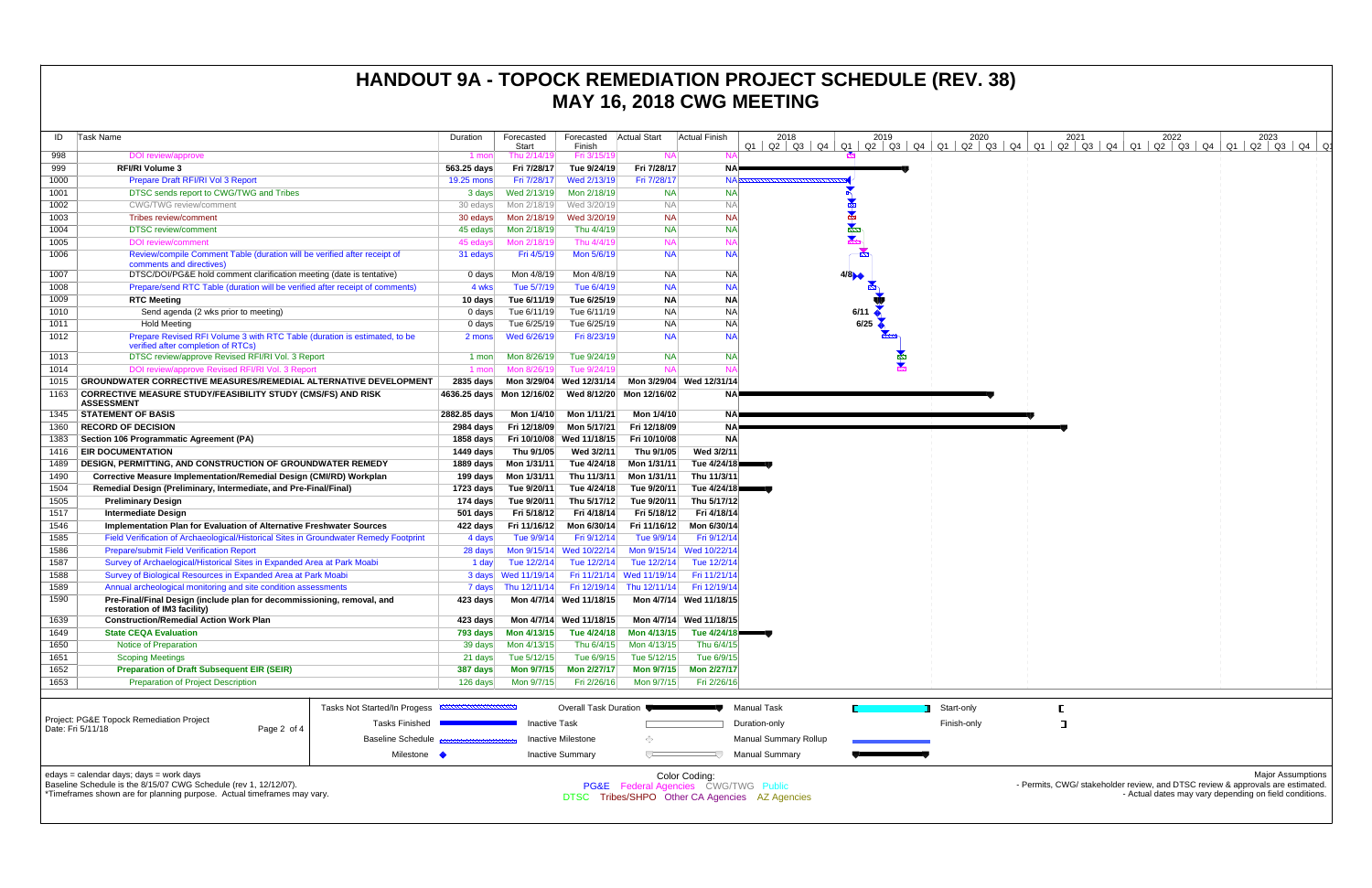| ID           | Task Name                                                                                                                                                                              | Duration           | Forecasted<br>Start            | Forecasted Actual Start<br>Finish |                                      | <b>Actual Finish</b>     | 2018                                           | 2019<br>01 02 03 04 01 02 03 04 01 02 03 04 01 02 03 04 01 02 03 04 01 02 03 04 01 02 03 04 | 2020        |  | 2021 |  | 2022                                                                                                                                     | 2023 |                          |
|--------------|----------------------------------------------------------------------------------------------------------------------------------------------------------------------------------------|--------------------|--------------------------------|-----------------------------------|--------------------------------------|--------------------------|------------------------------------------------|---------------------------------------------------------------------------------------------|-------------|--|------|--|------------------------------------------------------------------------------------------------------------------------------------------|------|--------------------------|
| 1654         | <b>Prepare Admin Draft SEIR</b>                                                                                                                                                        | 72 days            | Fri 4/1/16                     | Mon 7/11/16                       |                                      | Fri 4/1/16 Mon 7/11/16   |                                                |                                                                                             |             |  |      |  |                                                                                                                                          |      |                          |
| 1655         | 2nd Admin Draft SEIR                                                                                                                                                                   | 17.8 wks           |                                | Fri 6/24/16 Wed 10/26/16          |                                      | Fri 6/24/16 Wed 10/26/16 |                                                |                                                                                             |             |  |      |  |                                                                                                                                          |      |                          |
| 1656         | <b>Screencheck Draft SEIR</b>                                                                                                                                                          | 56 days            | Thu 10/27/16                   |                                   | Thu 1/12/17 Thu 10/27/16             | Thu 1/12/17              |                                                |                                                                                             |             |  |      |  |                                                                                                                                          |      |                          |
| 1657         | <b>ESA Prepare Screencheck SEIR</b>                                                                                                                                                    | 3 wks              | Thu 10/27/16                   | Wed 11/16/16                      | Thu 10/27/16 Wed 11/16/16            |                          |                                                |                                                                                             |             |  |      |  |                                                                                                                                          |      |                          |
| 1658         | <b>DTSC Review Screencheck SEIR</b>                                                                                                                                                    | 2.4 wks            | Thu 11/17/16                   |                                   | Fri 12/2/16 Thu 11/17/16             | Fri 12/2/16              |                                                |                                                                                             |             |  |      |  |                                                                                                                                          |      |                          |
| 1659         | <b>ESA Address DTSC Comments on Screencheck SEIR</b>                                                                                                                                   | 2 wks              | Mon 12/5/16                    |                                   | Fri 12/16/16 Mon 12/5/16             | Fri 12/16/16             |                                                |                                                                                             |             |  |      |  |                                                                                                                                          |      |                          |
| 1660         | <b>ESA Finalize/Print/Distribute Draft SEIR</b>                                                                                                                                        | 3.8 wks            | Mon 12/19/16                   |                                   | Thu 1/12/17 Mon 12/19/16             | Thu 1/12/17              |                                                |                                                                                             |             |  |      |  |                                                                                                                                          |      |                          |
| 1661         | <b>Draft SEIR Public Review</b>                                                                                                                                                        | 33 days            | Thu 1/12/17                    | <b>Mon 2/27/17</b>                | Thu 1/12/17                          | Mon 2/27/17              |                                                |                                                                                             |             |  |      |  |                                                                                                                                          |      |                          |
| 1662         | 45-day Public Review                                                                                                                                                                   | 46.38 edays        | Thu 1/12/17                    | Mon 2/27/17                       | Thu 1/12/17                          | Mon 2/27/17              |                                                |                                                                                             |             |  |      |  |                                                                                                                                          |      |                          |
| 1663         | <b>Public Meetings</b>                                                                                                                                                                 | 2 days             | Tue 1/31/17                    | Wed 2/1/17                        | Tue 1/31/17                          | Wed 2/1/17               |                                                |                                                                                             |             |  |      |  |                                                                                                                                          |      |                          |
| 1664         | Final EIR, Response to Comments (RTCs), Findings, MMRP                                                                                                                                 | 295 days           | Tue 3/7/17                     | Tue 4/24/18                       | Tue 3/7/17                           | Tue 4/24/18              |                                                |                                                                                             |             |  |      |  |                                                                                                                                          |      |                          |
| 1665         | Draft SEIR Comment Review and Categorization                                                                                                                                           | 3.8 wks            | Tue 3/7/17                     | Fri 3/31/17                       | Tue 3/7/17                           | Fri 3/31/17              |                                                |                                                                                             |             |  |      |  |                                                                                                                                          |      |                          |
| 1666         | <b>ESA Prepare 1st Admin Draft Final SEIR</b>                                                                                                                                          | 8 wks              | Mon 4/3/17                     | Fri 5/26/17                       | Mon 4/3/17                           | Fri 5/26/17              |                                                |                                                                                             |             |  |      |  |                                                                                                                                          |      |                          |
| 1667         | <b>DTSC Review 1st Admin Draft Final SEIR</b>                                                                                                                                          | 5 wks              | Mon 5/29/17                    | Fri 6/30/17                       | Mon 5/29/17                          | Fri 6/30/17              |                                                |                                                                                             |             |  |      |  |                                                                                                                                          |      |                          |
| 1668         | <b>ESA Prepare 2nd Admin Draft Final SEIR</b>                                                                                                                                          | 3 wks              | Mon 7/3/17                     | Fri 7/21/17                       | Mon 7/3/17                           | Fri 7/21/17              |                                                |                                                                                             |             |  |      |  |                                                                                                                                          |      |                          |
| 1669         | DTSC Review 2nd Admin Draft SEIR                                                                                                                                                       | 2 wks              | Mon 7/24/17                    | Fri 8/4/17                        | Mon 7/24/17                          | Fri 8/4/17               |                                                |                                                                                             |             |  |      |  |                                                                                                                                          |      |                          |
| 1670         | <b>ESA Prepare Screencheck Final SEIR/Findings</b>                                                                                                                                     | 3 wks              | Mon 8/7/17                     | Fri 8/25/17                       | Mon 8/7/17                           | Fri 8/25/17              |                                                |                                                                                             |             |  |      |  |                                                                                                                                          |      |                          |
| 1671         | <b>DTSC Review Screencheck Final SEIR/Findings</b>                                                                                                                                     | <b>14.2 wks</b>    | Mon 8/28/17                    | Mon 12/4/17                       | Mon 8/28/17                          | Mon 12/4/17              |                                                |                                                                                             |             |  |      |  |                                                                                                                                          |      |                          |
| 1672         | ESA Prepare Final SEIR for 30-day Circulation                                                                                                                                          | 2.6 wks            | Tue 12/5/17                    | Thu 12/21/17                      | Tue 12/5/17                          | Thu 12/21/17             |                                                |                                                                                             |             |  |      |  |                                                                                                                                          |      |                          |
| 1673         | 30 Day Final SEIR Circulation                                                                                                                                                          | 32.38 edays        | Thu 12/21/17                   | Mon 1/22/18                       | Thu 12/21/17                         | Mon 1/22/18              |                                                |                                                                                             |             |  |      |  |                                                                                                                                          |      |                          |
| 1674         | <b>DTSC Certifies Final SEIR/ESA Files NOD</b>                                                                                                                                         | $0$ days           | Tue 4/24/18                    | Tue 4/24/18                       | Tue 4/24/18                          | Tue 4/24/18 4/24         |                                                |                                                                                             |             |  |      |  |                                                                                                                                          |      |                          |
| 1675         | DTSC reviews/approves Final Design and Construction/Remedial Action Work Plan                                                                                                          | 635 days           | Thu 11/19/15                   | Tue 4/24/18                       | Thu 11/19/15                         | Tue 4/24/18              |                                                |                                                                                             |             |  |      |  |                                                                                                                                          |      |                          |
| 1676         | DOI reviews/approves Final Design and Construction/Remedial Action Work Plan                                                                                                           | 620 days           | Thu 11/19/15                   | Tue 4/3/18                        | Thu 11/19/15                         | Tue 4/3/                 |                                                |                                                                                             |             |  |      |  |                                                                                                                                          |      |                          |
| 1677         | <b>Community Outreach</b>                                                                                                                                                              | 1710 days          | Fri 10/7/11                    | Tue 4/24/18                       | Fri 10/7/11                          | Tue 4/24/18              |                                                |                                                                                             |             |  |      |  |                                                                                                                                          |      |                          |
| 1687         | <b>Project Contracting</b>                                                                                                                                                             | 2.9 mons           | Wed 4/4/18                     | Wed 6/27/18                       | Wed 4/4/18                           | NA                       |                                                |                                                                                             |             |  |      |  |                                                                                                                                          |      |                          |
| 1688         | Construction (this is a preliminary construction schedule for planning purposes)                                                                                                       | 1369.6 days        | <b>Wed 6/27/18</b>             | <b>Mon 9/25/23</b>                | <b>NA</b>                            | <b>NA</b>                |                                                |                                                                                             |             |  |      |  |                                                                                                                                          |      |                          |
| 1689         | <b>Pre-Construction</b>                                                                                                                                                                | 67 days            | <b>Wed 6/27/18</b>             | <b>Sun 9/30/18</b>                | <b>NA</b>                            | <b>NA</b>                |                                                |                                                                                             |             |  |      |  |                                                                                                                                          |      |                          |
| 1690         | Stakeholder Attending Mobilization Kick-Off Meeting at Site                                                                                                                            | 0 days             | Wed 6/27/18                    | Wed 6/27/18                       | <b>NA</b>                            | <b>NA</b>                | 6/27                                           |                                                                                             |             |  |      |  |                                                                                                                                          |      |                          |
| 1691         | Stakeholder Attending Mobilization Kick-Off Meeting at Site                                                                                                                            | 0 days             | Wed 6/27/18                    | Wed 6/27/18                       | <b>NA</b>                            | <b>NA</b>                | 6/27                                           |                                                                                             |             |  |      |  |                                                                                                                                          |      |                          |
| 1692         | Stakeholder Attending Mobilization Kick-Off Meeting at Site                                                                                                                            | 0 days             | Wed 6/27/18                    | Wed 6/27/18                       | <b>NA</b>                            | <b>NA</b>                | 6/27                                           |                                                                                             |             |  |      |  |                                                                                                                                          |      |                          |
| 1693         | Stakeholder Attending Mobilization Kick-Off Meeting at Site                                                                                                                            | 0 days             | Wed 6/27/18                    | Wed 6/27/18                       | <b>NA</b>                            | <b>NA</b>                | 6/27                                           |                                                                                             |             |  |      |  |                                                                                                                                          |      |                          |
| 1694         | Stakeholder Attending Mobilization Kick-Off Meeting at Site                                                                                                                            | $0$ days           | Wed 6/27/18                    | Wed 6/27/18                       | <b>NA</b>                            | <b>NA</b>                | 6/27                                           |                                                                                             |             |  |      |  |                                                                                                                                          |      |                          |
| 1695         | Mobilization (Setup temp construction trailers, construction water, construction signage<br>access routes, etc.)                                                                       | 95 edays           | Wed 6/27/18                    | Sun 9/30/18                       | <b>NA</b>                            | <b>NA</b>                |                                                |                                                                                             |             |  |      |  |                                                                                                                                          |      |                          |
| 1696         | <b>Construction and Start-up Activities</b>                                                                                                                                            | <b>1301.6 days</b> | Tue 10/2/18                    | <b>Mon 9/25/23</b>                | <b>NA</b>                            | <b>NA</b>                |                                                |                                                                                             |             |  |      |  |                                                                                                                                          |      |                          |
| 1697         | <b>Stakeholder Attending Construction Kick-Off Meeting at Site</b>                                                                                                                     | 0 days             | Tue 10/2/18                    | Tue 10/2/18                       | <b>NA</b>                            | <b>NA</b>                | 10/2                                           |                                                                                             |             |  |      |  |                                                                                                                                          |      |                          |
| 1698         | <b>Stakeholder Attending Construction Kick-Off Meeting at Site</b>                                                                                                                     | $0$ days           | Tue 10/2/18                    | Tue 10/2/18                       | <b>NA</b>                            | <b>NA</b>                | 10/2                                           |                                                                                             |             |  |      |  |                                                                                                                                          |      |                          |
| 1699         | Stakeholder Attending Construction Kick-Off Meeting at Site                                                                                                                            |                    | 0 days Tue 10/2/18 Tue 10/2/18 |                                   | <b>NA</b>                            | <b>NA</b>                | 10/2                                           |                                                                                             |             |  |      |  |                                                                                                                                          |      |                          |
| 1700         | Stakeholder Attending Construction Kick-Off Meeting at Site                                                                                                                            | 0 days             | Tue 10/2/18                    | Tue 10/2/18                       | <b>NA</b>                            | <b>NA</b>                | 10/2                                           |                                                                                             |             |  |      |  |                                                                                                                                          |      |                          |
| 1701         | Stakeholder Attending Construction Kick-Off Meeting at Site                                                                                                                            | 0 days             | Tue 10/2/18                    | Tue 10/2/18                       | <b>NA</b>                            | <b>NA</b>                | 10/2                                           |                                                                                             |             |  |      |  |                                                                                                                                          |      |                          |
| 1702         | <b>Major Phase 1 Construction Activities</b>                                                                                                                                           | 510 days           | Wed 10/3/18                    | Tue 9/15/20                       | <b>NA</b>                            | <b>NA</b>                |                                                |                                                                                             |             |  |      |  |                                                                                                                                          |      |                          |
| 1703         | <b>Build Construction Headquarters</b>                                                                                                                                                 | $6.75$ mons        | Wed 10/3/18                    | Wed 4/17/19                       | <b>NA</b>                            | <b>NA</b>                |                                                |                                                                                             |             |  |      |  |                                                                                                                                          |      |                          |
| 1704<br>1705 | <b>Build Soil Processing Yard</b><br><b>Install Remedy Storm Drain at Transwestern Bench</b>                                                                                           | $2.6 \text{ mon}$  | Mon 11/12/18<br>Tue 2/5/19     | Thu 1/24/19<br>Thu 2/28/19        | <b>NA</b><br><b>NA</b>               | <b>NA</b><br><b>NA</b>   |                                                | $\mathbb{Z}^n$                                                                              |             |  |      |  |                                                                                                                                          |      |                          |
|              |                                                                                                                                                                                        | 23 edays           |                                |                                   |                                      |                          |                                                |                                                                                             |             |  |      |  |                                                                                                                                          |      |                          |
|              |                                                                                                                                                                                        |                    |                                |                                   |                                      |                          |                                                |                                                                                             |             |  |      |  |                                                                                                                                          |      |                          |
|              | Tasks Not Started/In Progess<br>Project: PG&E Topock Remediation Project                                                                                                               |                    |                                | <b>Overall Task Duration</b>      |                                      |                          | Manual Task                                    |                                                                                             | Start-only  |  |      |  |                                                                                                                                          |      |                          |
|              | Tasks Finished<br>Date: Fri 5/11/18<br>Page 3 of 4                                                                                                                                     |                    | <b>Inactive Task</b>           |                                   |                                      |                          | Duration-only                                  |                                                                                             | Finish-only |  | п    |  |                                                                                                                                          |      |                          |
|              | <b>Baseline Schedule</b>                                                                                                                                                               |                    |                                | Inactive Milestone                | ◇                                    |                          | <b>Manual Summary Rollup</b>                   |                                                                                             |             |  |      |  |                                                                                                                                          |      |                          |
|              | Milestone                                                                                                                                                                              |                    |                                | <b>Inactive Summary</b>           | $\sqrt{}$                            |                          | <b>Manual Summary</b>                          |                                                                                             |             |  |      |  |                                                                                                                                          |      |                          |
|              | edays = calendar days; days = work days<br>Baseline Schedule is the 8/15/07 CWG Schedule (rev 1, 12/12/07).<br>*Timeframes shown are for planning purpose. Actual timeframes may vary. |                    |                                |                                   | PG&E Federal Agencies CWG/TWG Public | Color Coding:            | DTSC Tribes/SHPO Other CA Agencies AZ Agencies |                                                                                             |             |  |      |  | - Permits, CWG/ stakeholder review, and DTSC review & approvals are estimated.<br>- Actual dates may vary depending on field conditions. |      | <b>Major Assumptions</b> |

# **HANDOUT 9A - TOPOCK REMEDIATION PROJECT SCHEDULE (REV. 38) MAY 16, 2018 CWG MEETING**